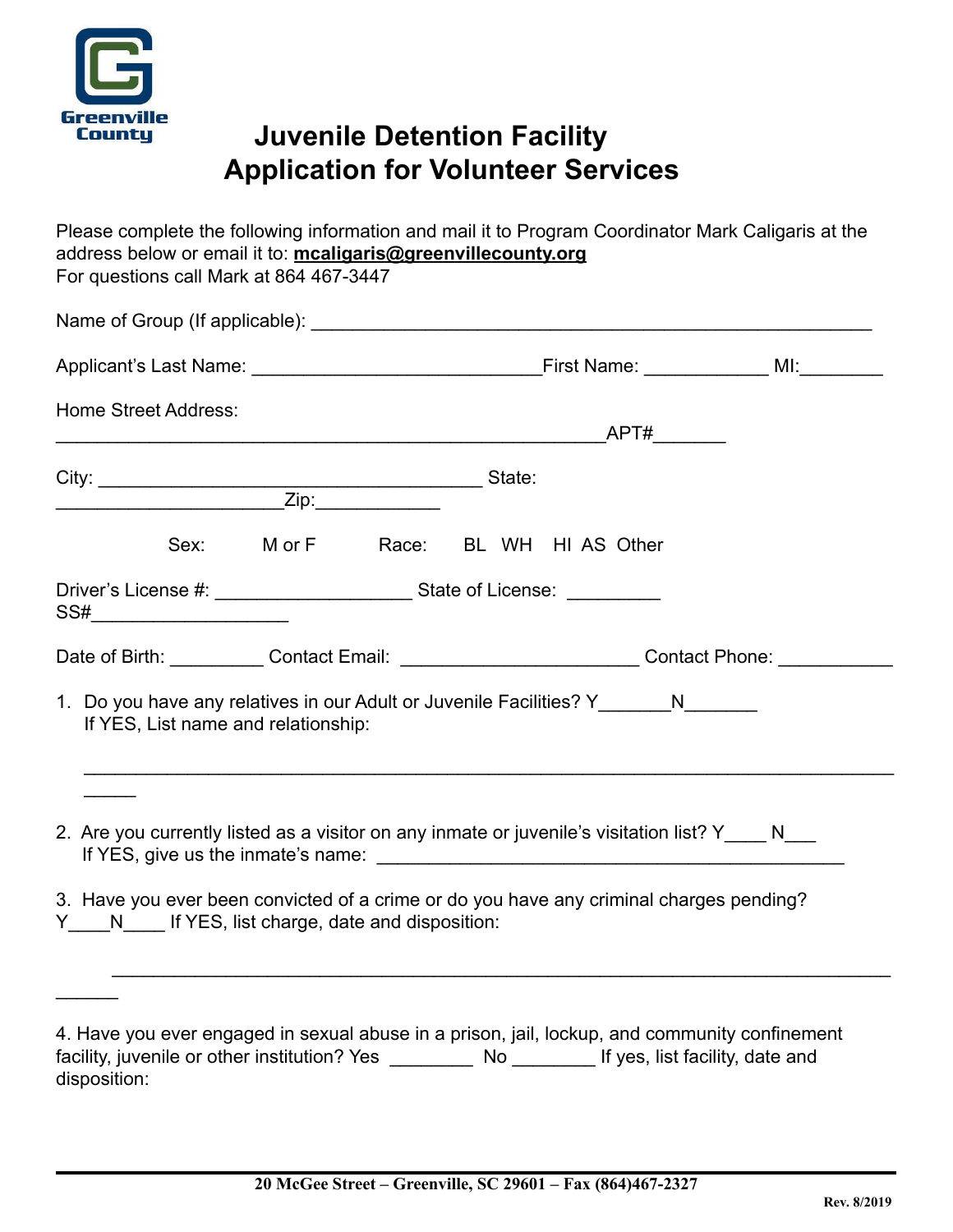5. Have you ever been convicted of engaging or attempting to engage in sexual activity in the community facilitated by force, overt or implied threats of force, or coercion, or when a victim did not consent or was unable to consent or refuse? Yes Mo The Mess, list charges, date and disposition

 $\_$ 

\_\_\_\_\_\_\_\_\_\_\_\_\_\_\_\_\_\_\_\_\_\_\_\_\_\_\_\_\_\_\_\_\_\_\_\_\_\_\_\_\_\_\_\_\_\_\_\_\_\_\_\_\_\_\_\_\_\_\_\_\_\_\_\_\_\_\_\_\_\_\_\_\_\_\_\_\_\_\_\_

6. Have you ever been civilly or administratively adjudicated to have engaged in any of the activities listed in questions 4-5? Yes \_\_\_\_\_\_\_\_\_ No \_\_\_\_\_\_\_\_\_ If yes, list allegation, date and disposition:

 $\_$ 

 $\_$ 

 $\_$ 

 $\_$ 

 $\_$ 

7. Please describe briefly, the type of activities or services you wish to provide to our juveniles?

8. What days and times would you be available for activities or services?

9. Why do you want to work with our juveniles?

 $\mathcal{L}$ 

 $\frac{1}{2}$ 

 $\frac{1}{2}$ 

 $\frac{1}{2}$ 

 $\frac{1}{2}$ 

 $\frac{1}{2}$ 

 $\frac{1}{2}$ 

10. Have you ever worked with youth? If YES, Explain:

11. Have you ever been a volunteer at our adult facility? If YES, Explain:

**The information contained in this application is correct to the best of my knowledge. I authorize the release of information contained in this application to the Greenville County Juvenile Detention Facility in which I seek to volunteer with its youth. I understand providing false information is an automatic rejection of my application***.* **By submitting this application, I authorize the Management of the Greenville County Juvenile Detention Facility to conduct a criminal background investigation to include submission of my fingerprints.**